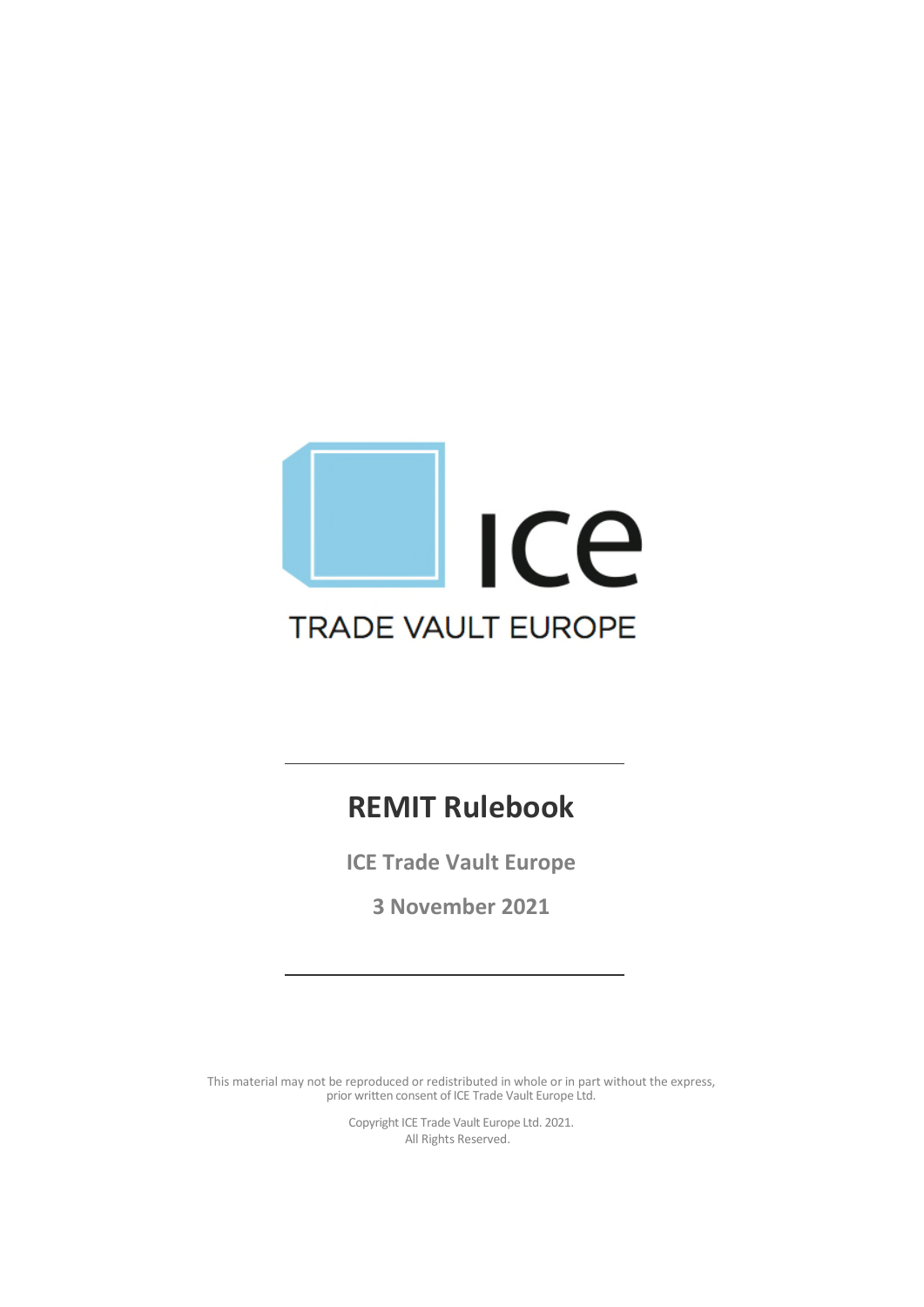

## **Version History**

| <b>Version</b> | Date             | Description of change                                                                                                                                                                                                                                                                                                                      |  |
|----------------|------------------|--------------------------------------------------------------------------------------------------------------------------------------------------------------------------------------------------------------------------------------------------------------------------------------------------------------------------------------------|--|
| 1.0            | 19 December 2017 | Clarification as to how user IDs and passwords are<br>issued.                                                                                                                                                                                                                                                                              |  |
| 2.0            | 25 May 2018      | Update to paragraph 8 - Data Confidentiality;<br>Sensitive Information and Security                                                                                                                                                                                                                                                        |  |
| 3.0            | 26 November 2020 | Update to Key Terms & Definitions to include<br>references to: ICE EMIR Data File Service,<br>Transition Period, and Withdrawal Agreement<br>Update to paragraph 2.4 - System Availability and<br>Support; Hours of Operation<br>Update to paragraph 3.1.4 to include provisions<br>relating to the transfer of data in relation to Brexit |  |
| 4.0            | 3 November 2021  | V1 Remit Annex copied from TR rules to constitute<br>free-standing REMIT Rulebook                                                                                                                                                                                                                                                          |  |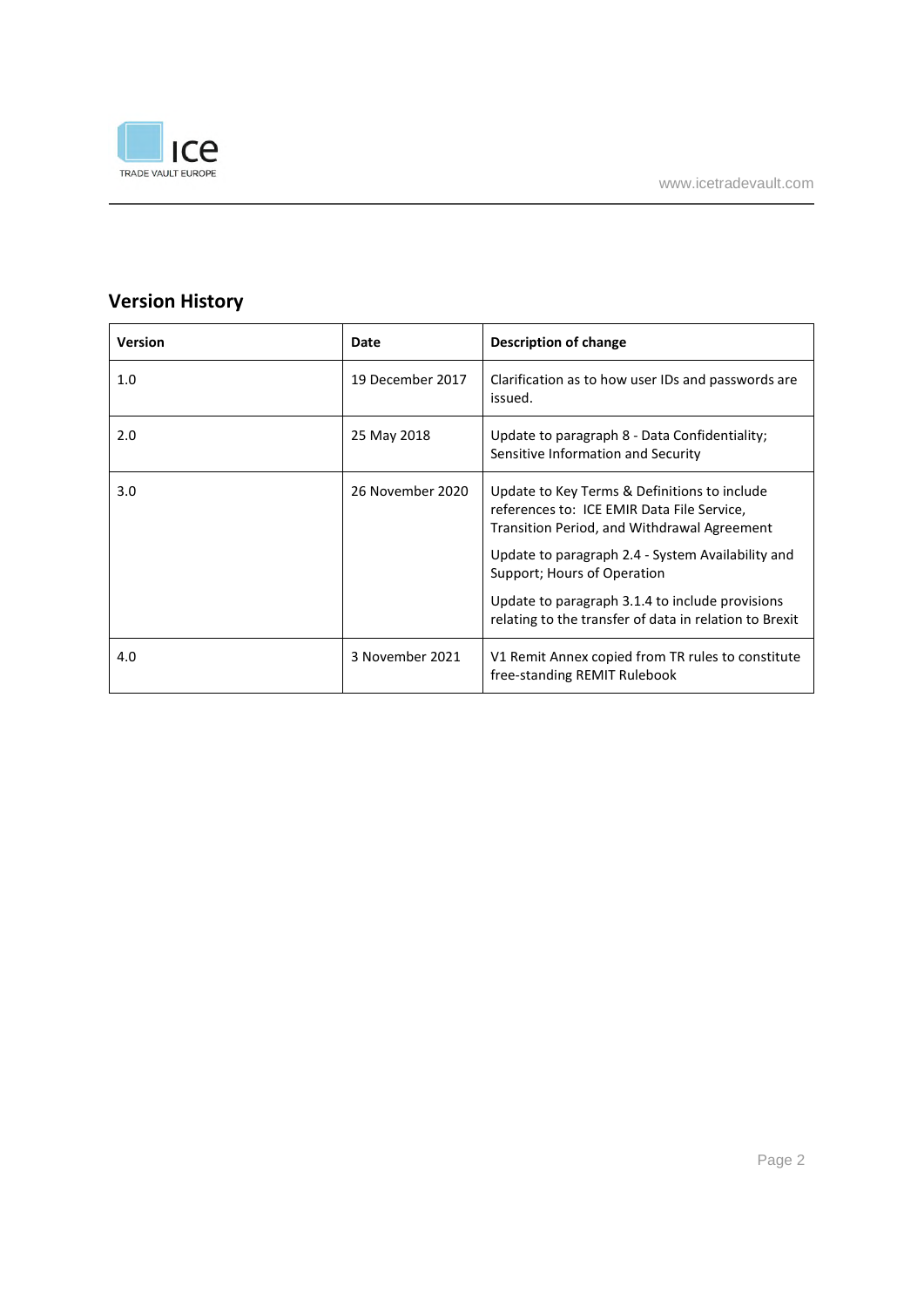

## **Table of Contents**

| 2 |                                                                                                                |  |
|---|----------------------------------------------------------------------------------------------------------------|--|
|   |                                                                                                                |  |
|   | 2.1                                                                                                            |  |
|   | 2.2                                                                                                            |  |
|   | 2.3                                                                                                            |  |
|   | 2.4                                                                                                            |  |
|   | 2.5                                                                                                            |  |
|   | 2.5.1                                                                                                          |  |
|   | 2.5.2                                                                                                          |  |
|   | 2.5.3                                                                                                          |  |
|   | 2.6                                                                                                            |  |
|   | 2.6.1                                                                                                          |  |
|   | 2.6.2                                                                                                          |  |
|   | 2.6.3                                                                                                          |  |
|   | Hearing on Alleged Violation; Failure to Request Hearing Deemed Acceptance of Alleged Violation. . 10<br>2.6.4 |  |
|   | 2.6.5                                                                                                          |  |
|   | 2.6.6                                                                                                          |  |
|   | 2.7                                                                                                            |  |
|   | 2.7.1                                                                                                          |  |
|   | 2.7.2                                                                                                          |  |
|   | 2.7.3                                                                                                          |  |
|   | 2.7.4                                                                                                          |  |
|   |                                                                                                                |  |
| 3 |                                                                                                                |  |
|   | 3.1                                                                                                            |  |
|   | 3.1.1                                                                                                          |  |
|   | 3.1.2                                                                                                          |  |
|   | 3.1.3                                                                                                          |  |
|   | 3.1.4                                                                                                          |  |
|   | 3.2                                                                                                            |  |
|   | REINSTATEMENT OF ACCESS; REVOCATION OR MODIFICATION OF OTHER ACTIONS; TERMINATION OF STATUS 13<br>3.3          |  |
|   | 3.4                                                                                                            |  |
| 4 |                                                                                                                |  |
|   |                                                                                                                |  |
|   | 4.1                                                                                                            |  |
|   | 4.2                                                                                                            |  |
|   | 4.2.1                                                                                                          |  |
|   | 4.2.2                                                                                                          |  |
|   | 4.2.3                                                                                                          |  |
|   | 4.2.4                                                                                                          |  |
|   | 4.2.5                                                                                                          |  |
|   | 4.3                                                                                                            |  |
|   | 4.4                                                                                                            |  |
|   | 4.5<br>4.6                                                                                                     |  |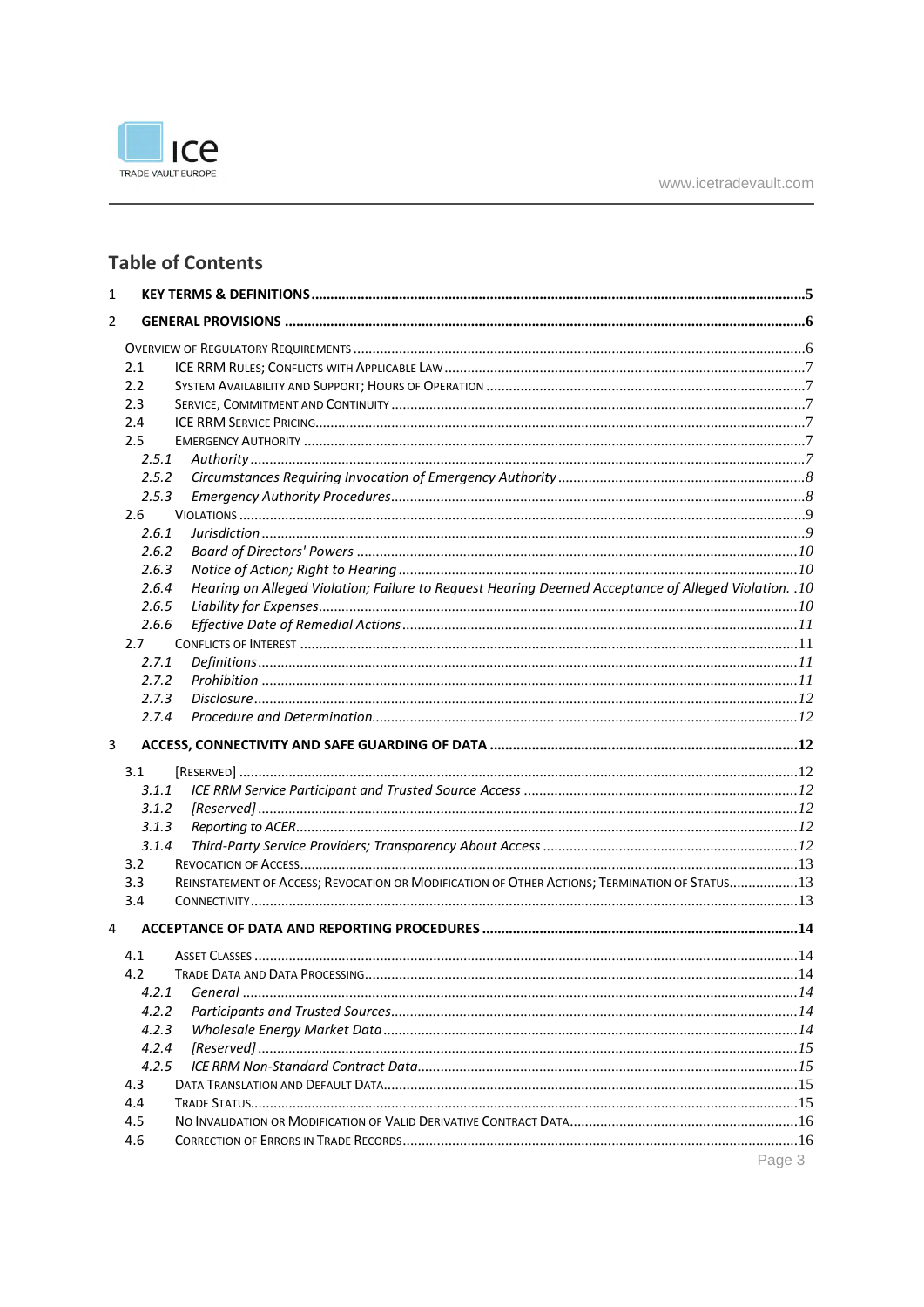

| 5 <sup>1</sup> |  |
|----------------|--|
| 5.1            |  |
| 5.2            |  |
| 5.3            |  |
|                |  |
| 6              |  |
| 6.1            |  |
| 6.2            |  |
| 6.3            |  |
| $7^{\circ}$    |  |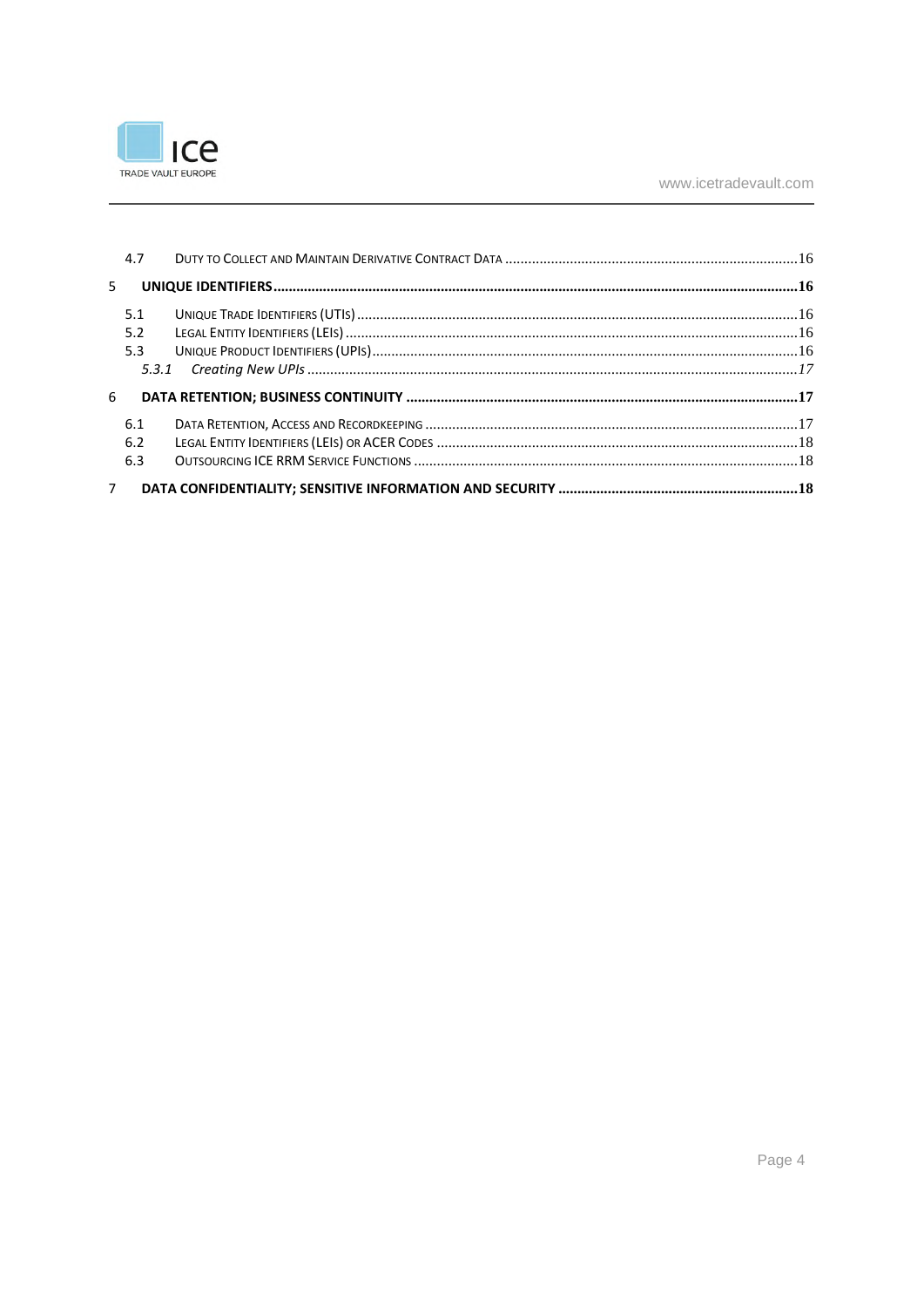

## **ICE Trade Vault Europe REMIT Rulebook**

#### 1 **Key Terms & Definitions**

- ACER Code: means a numerical unique identifier assigned by ACER to a wholesale energy market participant which registers with a National Regulatory Authority.
- **API: application programming interface.**
- **Applicable Law:** Any and all applicable national, federal, supranational, state, regional, provincial, local or other governmental statute, law, ordinance, regulation, rule, directive, technical standard, code, guidance, order, published practice or concession, judgment or decision as amended from time to time, and shall include for the avoidance of doubt REMIT.
- **Applicable REMIT ITS:**

Commission Implementing Regulation (EU) No 1348/2014 of 17 December 2014 laying down implementing technical standards with regard to data reporting implementing Article 8(2) and Article 8(6) of REMIT (or the "Implementing Acts").

- **Appointed Reporting Entity:** A third party to which a Participant or Trusted Source has delegated the reporting of certain details of derivative contracts pursuant to Applicable Law.
- Article 5 Information: The information set forth in Article 5 of the Implementing Acts.
- **GLEIF:** The Global Legal Entity Identifier Foundation.
- ICE: Intercontinental Exchange, Inc., a publicly traded company.
- ICE eConfirm Service: The electronic platform utilised by Participants and Trusted Sources to report Wholesale Energy Market data to the ICE RRM Service.
- ICE RRM Service: means the collection, storage and regulatory reporting of Wholesale Energy Market Data in respect of Wholesale Energy Contracts that ICE RRM is approved by ACER to offer.
- **ICE Trade Vault Europe: ICE Trade Vault Europe Limited.**
- Internal Policies and Procedures: The internal policies and procedures in place from time to time of ICE Trade Vault Europe, including but not limited to those relating to compliance, risk, conflicts of interest, controls, internal and external audits, ethics, and internal and external reporting, reasonably designed to prevent violations of Applicable Law by ICE Trade Vault Europe or by its managers and employees.
- Legal Entity Identifier ("LEI"): As defined in the Applicable Law, the assigned code used for unique identification of a counterparty to any derivative contract.
- Lifecycle Event Data: has the meaning assigned to that term in Rule 4.2.3 of the Rulebook.
- National Regulatory Authority: means a European Union Member State national energy regulator.
- Organised Market Place: has the meaning assigned to that term in Article 2(4) of the Implementing Acts.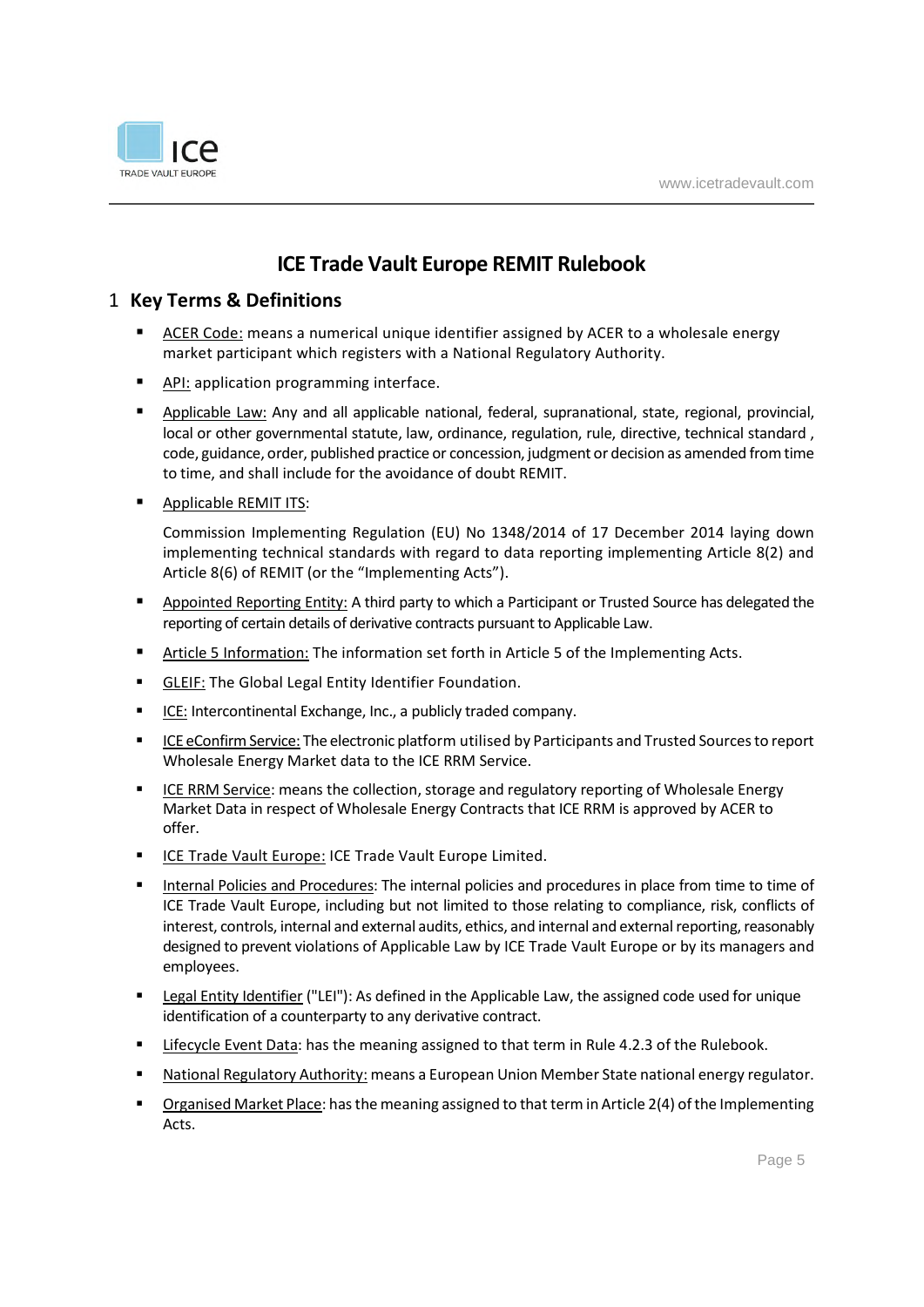

- Participant: An entity that has validly enrolled in the ICE RRM Service with ICE Trade Vault Europe through a duly executed Participant Agreement in effect with ICE Trade Vault Europe.
- Registered Reporting Mechanism: A person that reports data on wholesale energy products directly to ACER under REMIT, as that term is defined in paragraph 3 of the RRM Requirements.
- **Regulator: ACER and any relevant National Regulatory Authority.**
- REMIT: Regulation (EU) No 1227/2011 of 25 October 2011 of the European Parliament and of the Council on wholesale energy market integrity and transparency.
- RRM Requirements: the ACER requirements for the registration of Registered Reporting Mechanisms.
- Rulebook: This ICE Trade Vault Europe REMIT Rulebook, as amended from time to time.
- RRM Information: As defined in the Applicable Law, any information that ICE Trade Vault Europe receives from Participants or maintains on their behalf, as part of the ICE RRM Service.
- Trusted Source: An Appointed Reporting Entity that has a duly executed Trusted Source Agreement in effect with ICE Trade Vault Europe.
- Unique Product Identifier ("UPI"): As defined in the Applicable Law, the assigned distinctive code used for categorisation of derivative contracts with respect to the underlying products referenced therein.
- Unique Trade Identifier ("UTI"): As defined in the Applicable Law, the distinctive code created and assigned to a derivative contract.
- "Wholesale Energy Contract": A wholesale energy transaction, including matched and unmatched orders to trade, required to be reported to ACER in accordance with the Implementing Acts and excluding any derivatives data with respect to a wholesale energy transaction which is reportable under EMIR and has been reported by Participant to ICE Trade Vault.
- Wholesale Energy Market Data: The data submitted to ICE RRM by Participant or Trusted Source in respect of Wholesale Energy Contracts and data relating to wholesale energy products reported to ICE Trade Vault Europe in accordance with Article 5 of the Implementing Acts.

#### 2 **General Provisions**

### *Overview of Regulatory Requirements*

The Implementing Acts require that all Article 5 Information concerning orders or trades in a Wholesale Energy Contract (or any modification or termination) is reported by a RRM to ACER. A RRM is required to register with ACER, comply with REMIT, the Implementing Acts, the RRM Requirements and other Applicable Law.

A RRM also interacts directly with a range of market participants and is required to engage in the following core duties: (i) ensure the security, confidentiality and completeness of information; (ii) enable the identification and correction of errors in data reports; (iii) enable the authentication of the source of information; and (iv) ensure business continuity.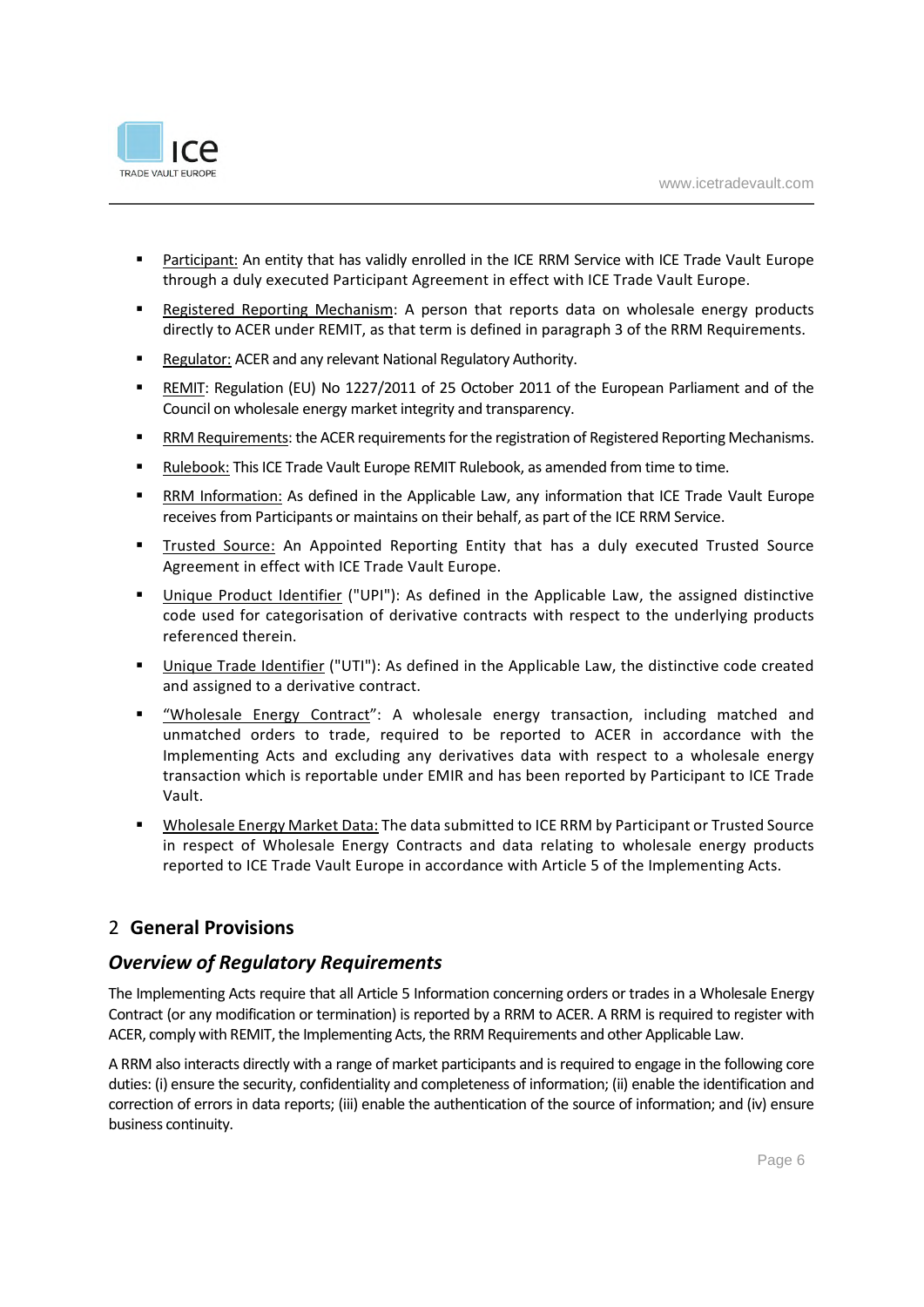

## *2.1 ICE RRM Rules; Conflicts with Applicable Law*

The rules of the ICE RRM Service consist of this REMIT Rulebook and all other documents incorporated by reference into this REMIT Rulebook. Any Applicable Law affecting (i) the duties or obligations of ICE RRM or (ii) the performance of any Participant or Trusted Source shall take precedence over the rules of the ICE RRM Service. In the event of a conflict between Applicable Law and the rules of the ICE RRM Service, Applicable Law shall prevail.

This REMIT Rulebook is the RRM Rulebook referred to in recent versions of the Trade Vault Participant Agreement. In earlier versions of the Trade Vault Participant Agreement it was referred to as the REMIT Annex to the ICE Trade Vault Europe TR Rulebook. It has since been re-drafted into standalone format, but references in the earlier agreements to the REMIT Annex now should be read as references to this RRM Rulebook.

## *2.2 System Availability and Support; Hours of Operation*

ICE Trade Vault Europe reserves the right to take the services offline, only if necessary, between the hours of 11:00 PM London time and 6:00 AM London time on any weekday and from 11:00 PM London time on Friday through 3:00 AM London time on Monday, if more extensive maintenance or upgrades are necessary. ICE Trade Vault Europe will provide Participants with advanced notice of any scheduled maintenance. All data submitted during systemdown time is stored and processed once the service has resumed.

The ICE Trade Vault Europe help desk is available to receive customer calls in London from 8:00 AM London time to 6:00 PM London time, Monday through Friday, on all local business days, and in Atlanta, Georgia from 8:00 AM ET to 6:00 PM ET, on all local business days.

To reach the help desk, contact: TradeVaultSupport@theice.com or +44 (0)20 7488 5100 in London or 1.770.738.2102 in Atlanta.

## *2.3 Service, Commitment and Continuity*

ICE Trade Vault Europe shall notify all Participants and Trusted Sources using the ICE RRM Service of its intention to cease operation of the ICE RRM Service for any reason at least three months in advance or, if ICE Trade Vault Europe intends to cease operations in fewer than three months, as soon as practicable.

#### *2.4 ICE RRM Service Pricing*

Any fees or charges imposed by ICE RRM in connection with the ICE RRM Service shall be equitable. Fees or charges shall not be used as an artificial barrier to access to the ICE RRM Service. Details of fees and charges imposed by ICE RRM in connection with the ICE RRM Service can be found at www.icetradevault.com.

## *2.5 Emergency Authority*

#### **2.5.1 Authority**

As part of its Internal Policies and Procedures, ICE Trade Vault Europe maintains a business continuity policy and disaster recovery plan to ensure maintenance of its functions, systems and the ICE RRM Service, and to enable as far as possible the timely recovery of operations and back up facilities if necessary in the event of a loss or disruption of critical functions relating to the ICE RRM Service. However, in an emergency situation, it may not always be possible to maintain the ICE RRM Service and/or functions and systems.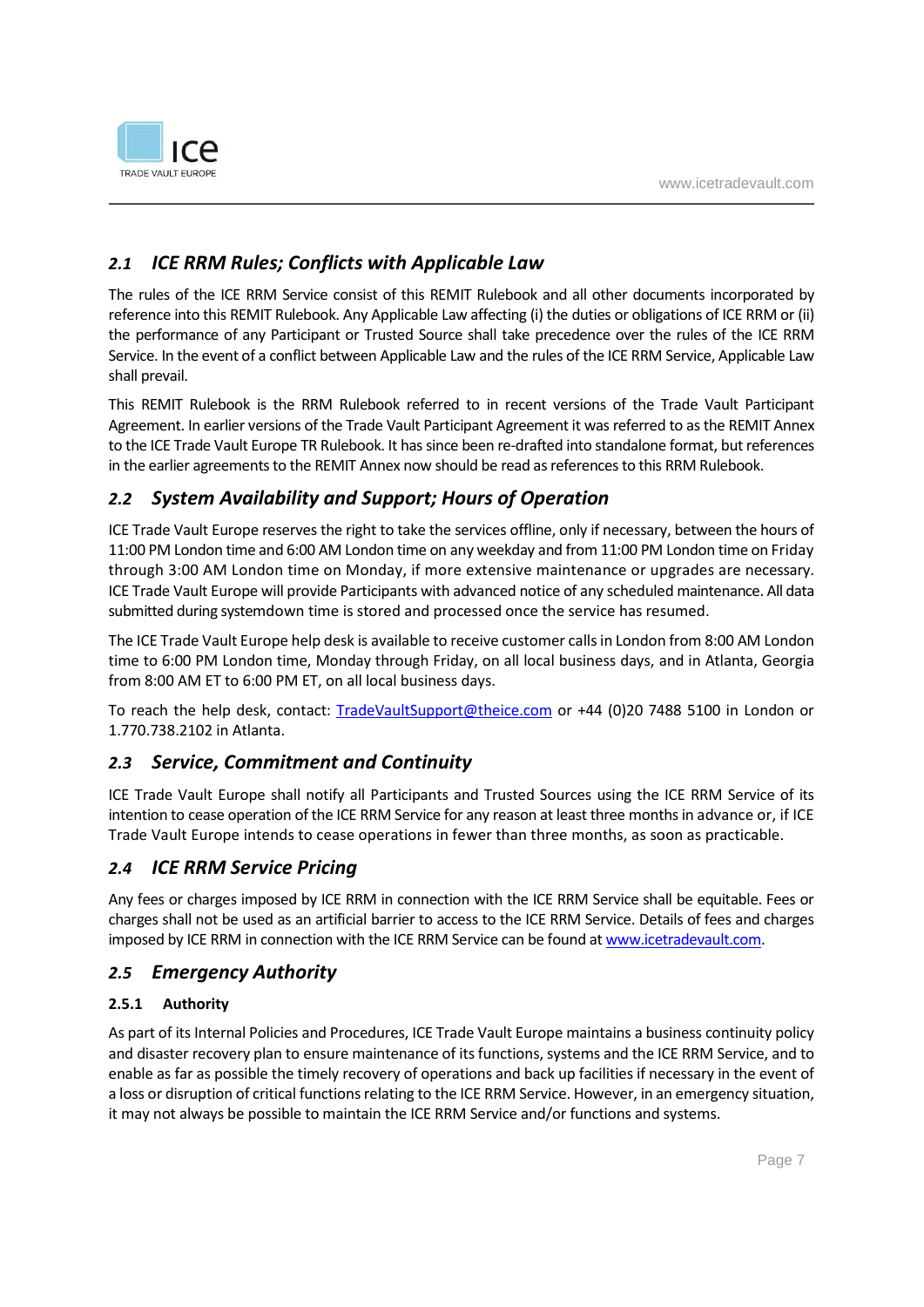

ICE Trade Vault Europe retains the authority to determine, in its sole discretion and in accordance with the provisions of this Rulebook, whether an emergency exists with respect to or otherwise threatens the ICE RRM Service (an "Emergency") and whether emergency action is warranted to mitigate such circumstances. ICE Trade Vault Europe may also exercise emergency authority if ordered to do so by any regulatory agency of competent jurisdiction.

#### **2.5.2 Circumstances Requiring Invocation of Emergency Authority**

Circumstances requiring the invocation of emergency authority include: (i) any occurrence or circumstance which ICE Trade Vault Europe determines to constitute an Emergency; (ii) any "Physical Emergency" (such as a fire or other casualty, bomb threats, terrorist acts, substantial inclement weather, power failures, communications breakdowns, computer system breakdowns, or transportation breakdowns); (iii) any occurrence or circumstance which threatens or may threaten the proper functionality of the ICE RRM Service; (iv) any occurrence or circumstance which may materially affect the performance of the ICE Trade Vault Europe systems; (v) any action taken by any governmental body or any Regulator, Trusted Source or Participant which may have a direct impact on the ICE Trade Vault Europe systems or the ICE RRM Service; and (vi) any other circumstance which may impact ICE Trade Vault Europe in a materially adverse manner.

#### **2.5.3 Emergency Authority Procedures**

If the Executive Director, or any individual designated by the Executive Director or the Board of Directors (or otherwise in accordance with the Internal Policies and Procedures (including, but not necessarily limited to the business continuity policy and disaster recovery plan)), determines that an Emergency has arisen, the Executive Director or such designee, as the case may be, may, consistent with Internal Policies and Procedures (including, but not necessarily limited to, the business continuity policy and disaster recovery plan), and in consultation with the CCO and the Board of Directors where possible, declare an Emergency with respect to the ICE RRM Service or the systems and facilities of ICE Trade Vault Europe and take or place into immediate effect a temporary emergency action or rule. Any such action or rule may remain in effect for up to 30 business days, after which time it must be approved by the Board of Directors to remain in effect. The CCO will be consulted, where possible, in terms of the implementation of any emergency action or rule or any decision approving or disapproving the ongoing effectiveness of such action or rule. Any such action or rule may provide for, or may authorise ICE Trade Vault Europe, the Board of Directors or any committee thereof to undertake, actions deemed necessary or appropriate by the Executive Director or any designee to respond to the Emergency, including, but not limited to, the following:

- **number 1** modifying or suspending any relevant provision of the ICE RRM Service rules;
- **E** extending, limiting or changing the operating hours of the ICE RRM Service; or
- **EXECT** temporarily limiting or denying access to the ICE RRM Service, including access to any relevant ICE Trade Vault Europe system or facilities.

Any such action placed into effect in accordance with the preceding paragraph may be reviewed by the Board of Directors at any time and may be revoked, suspended or modified by the Board of Directors.

If, in the judgment of the Executive Director, or any designee, as appropriate, the physical functions of the ICE RRM Service are, or are threatened to be, materially adversely affected by a Physical Emergency, such person may take any action that he or she may deem necessary or appropriate to respond to such Physical Emergency, in consultation, where possible, with the CCO, including suspending the ICE RRM Service.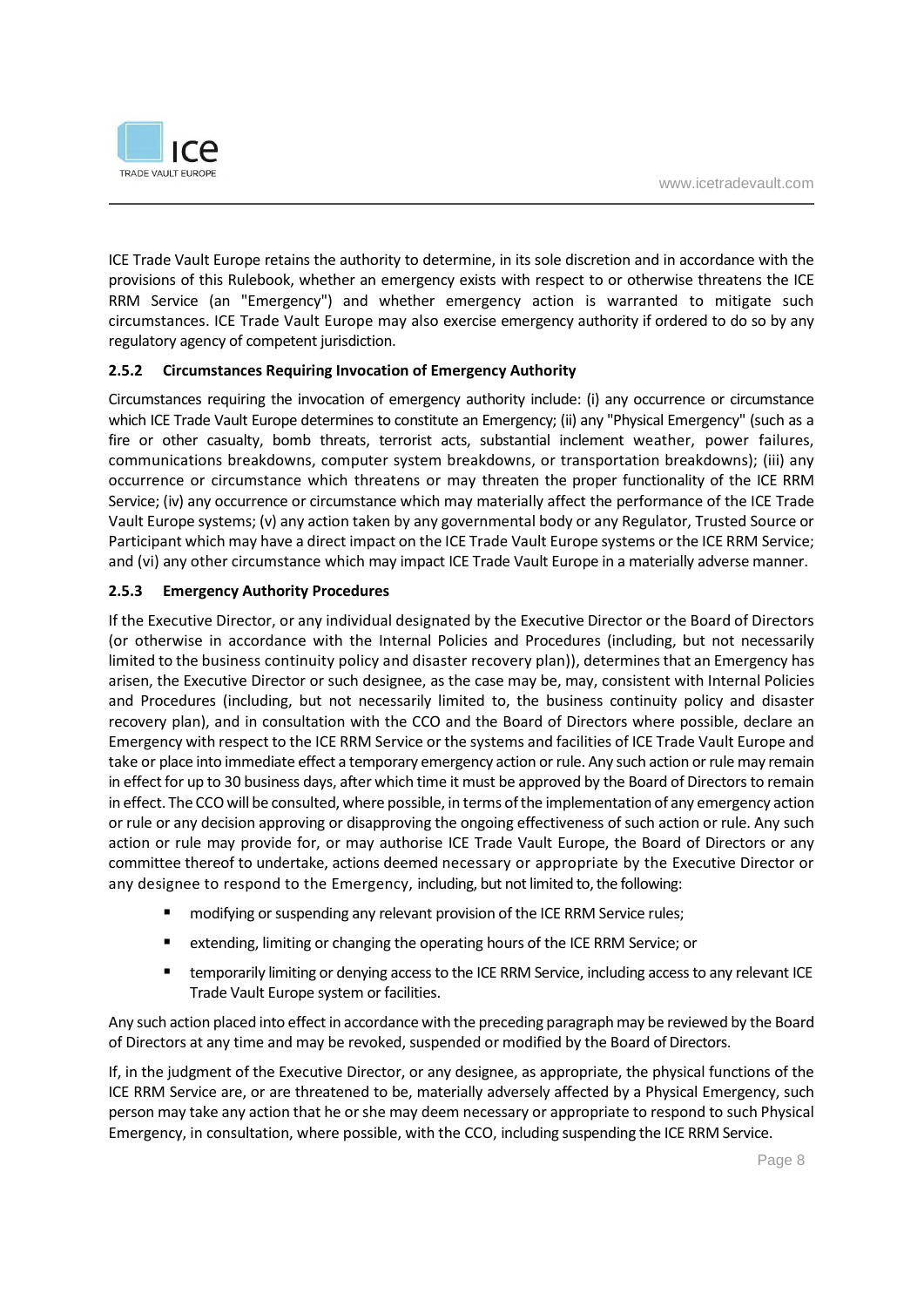

In the event the Emergency that gave rise to such action or rule has, in the view of the Executive Director, or any designee, as appropriate (in consultation with the CCO and the Board of Directors where possible and consistent with the Internal Policies and Procedures), sufficiently abated to permit the ICE RRM Service and/or its systems and facilities to operate again in an orderly manner, such action or rule may be ceased or removed upon determination by the Executive Director, or designee, as appropriate; provided that any cessation or removal pursuant to this paragraph will be subject to review, and may be subject to modification or reversal by the Board of Directors, in consultation, where possible, with the CCO.

ICE Trade Vault Europe will notify Participants and Trusted Sources via an appropriate email address as provided by Participant or Trusted Sources from time to time, or such other means of communication as is possible, as soon as practicable of any action taken or implemented, or proposed to be taken or implemented, pursuant to this paragraph.

#### *2.6 Violations*

#### **2.6.1 Jurisdiction**

ICE Trade Vault Europe retains the authority to conduct investigations and take action in respect of any violations of this Rulebook ("Violations") committed by Participants and Trusted Sources as provided in this paragraph 2.6.

#### CCO Powers and Duties

The CCO is responsible for enforcing the rules set forth in this paragraph 2.6 and he or she shall have the authority to inspect the books and records of all Participants or Trusted Sources that are reasonably relevant to any investigation carried out pursuant to this Rule 2.6.1. The CCO also has the authority to require any Participant or Trusted Source to appear before him or her to answer questions regarding alleged Violations. The CCO may also delegate such authority to ICE Trade Vault Europe employees, including officers, and such other individuals (who possess the requisite independence) as ICE Trade Vault Europe may hire on a contract basis.

The CCO shall have the power to initiate an investigation of any suspected Violation and conduct investigations of possible Violations, prepare written reports with respect to such investigations, furnish such reports to the Board of Directors and undertake action in response to such Violations in accordance with this paragraph 2.6.

If, in any case, the CCO (or another ICE Trade Vault Europe employee designated for this purpose by ICE Trade Vault Europe) concludes that a Violation may have occurred, he or she may:

- issue a warning letter to the Participant or Trusted Source informing it that there may have been a Violation and that such continued activity may result in further action by ICE Trade Vault Europe; or
- negotiate a written settlement agreement with the Participant or Trusted Source, whereby the Participant or Trusted Source may agree to a suspension or a termination of Participant or Trusted Source status or other remedial action to address the Violation.

Any settlement recommended by the CCO shall be subject to the approval of the Board of Directors and shall become final and effective pursuant to Rule 2.6.6.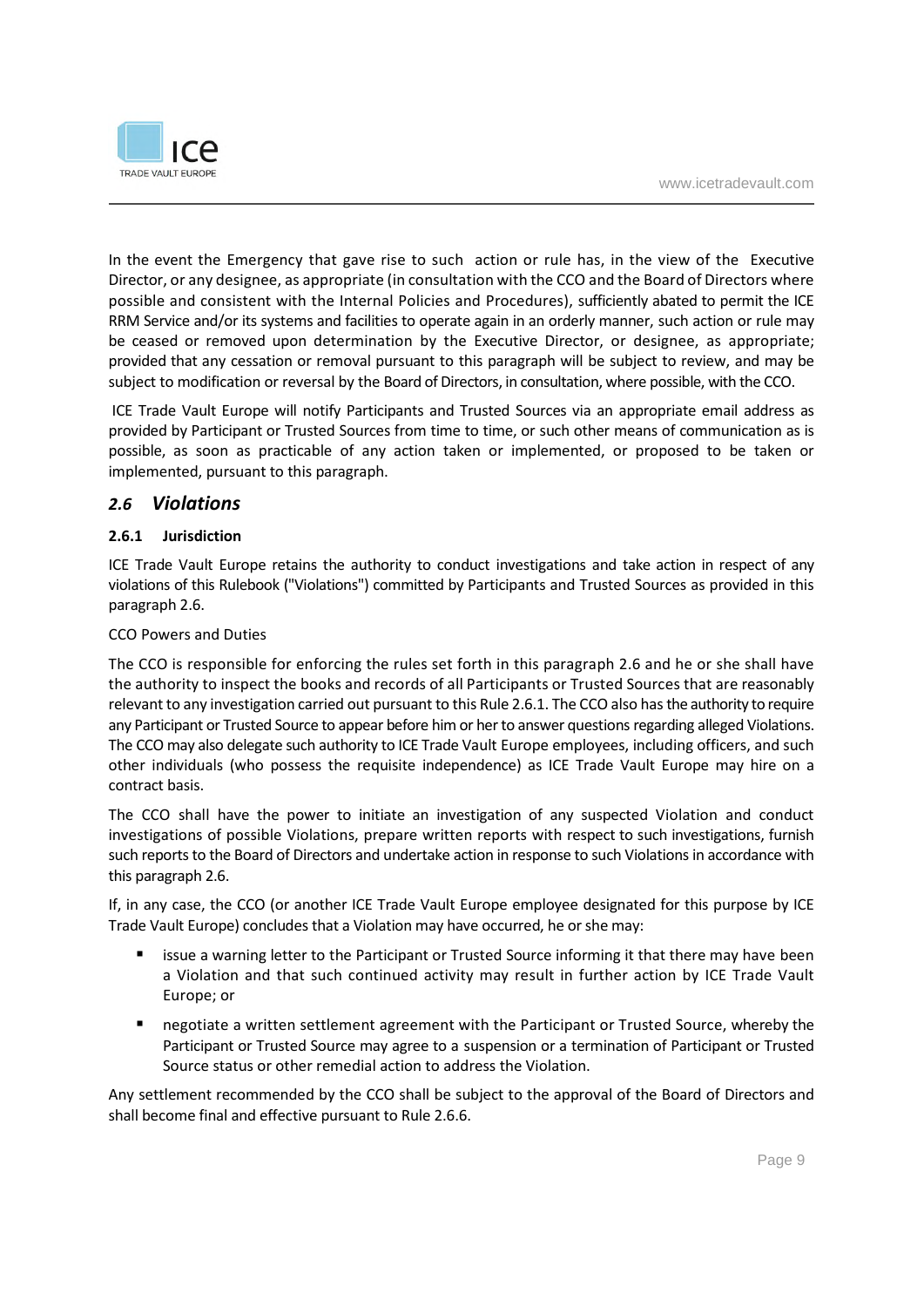

#### **2.6.2 Board of Directors' Powers**

The Board of Directors shall have the power to direct that an investigation of any suspected Violation be conducted by the CCO and shall hear any matter referred to it by the CCO regarding a suspected Violation.

In any case where the Board of Directors concludes that a Violation has occurred, the Board of Directors shall advise the Participant or Trusted Source of that fact pursuant to Rule 2.6.3 and may: (i) refer or return the matter to the CCO with instructions for further investigation; (ii) approve a settlement agreement negotiated pursuant to this rule with such Participant or Trusted Source (which may provide for remedial action other than that recommended by the CCO); and/or (iii) take remedial actions that may include, but are not limited to, a warning or a suspension or a termination of Participant or Trusted Source status.

#### **2.6.3 Notice of Action; Right to Hearing**

Pursuant to instructions from the Board of Directors, the CCO shall serve a notice of action (a "Notice") on the Participant or Trusted Source responsible for a Violation (the "Respondent"). Such Notice shall state: (i) the acts, practices or conduct of the Respondent that are considered to be a Violation; (ii) how such acts, practices or conduct constitute a Violation; (iii) that the Respondent is entitled, upon written request filed with ICE Trade Vault Europe within twenty days of service of the Notice, to a formal hearing on the alleged Violation; (iv) that the failure of the Respondent to request a hearing within twenty days of service of the Notice, except for good cause shown, shall be deemed a waiver of its right to a hearing; (v) that the failure of the Respondent to file a written answer to the Notice with the CCO within twenty days of service of the Notice shall be deemed an admission of all of the acts, practices or conduct contained in the Notice; and (vi) that the failure of the Respondent to expressly deny a particular allegation contained in the Notice shall be deemed an admission of such acts, practices or conduct.

Any hearing requested by Respondent shall be conducted pursuant to rules and procedures adopted by the Board of Directors, which, in the judgment of the Board of Directors, are sufficient to give such Respondent an opportunity to fully and fairly present to the Board of Directors the Respondent's case. No member of the hearing panel shall hear a matter in which that member, in the determination of the CCO, has a direct financial, personal or other interest in the matter under consideration.

#### **2.6.4 Hearing on Alleged Violation; Failure to Request Hearing Deemed Acceptance of Alleged Violation.**

In the event (i) the Respondent fails to file an answer or admits to or fails to deny any allegation of a Violation contained in the Notice or (ii) after a hearing conducted pursuant to Rule 2.6.3 the Board of Directors determines that any alleged Violation did in fact occur with respect to a Respondent, the Board of Directors shall find the Respondent to have committed each such Violation and may suspend or terminate the Respondent's Participant or Trusted Source status. The CCO shall promptly notify the Respondent of any such action and of the Respondent's right to a hearing on the action. Failure to request a hearing on the action in a timely manner, absent good cause shown, shall be deemed to be acceptance of the action.

#### **2.6.5 Liability for Expenses**

A Respondent found to have committed a Violation may, in the discretion of the Board of Directors, be required to pay to ICE Trade Vault Europe an amount equal to any and all out-of-pocket expenses incurred by ICE Trade Vault Europe in connection with the investigation and remedying of such Violations.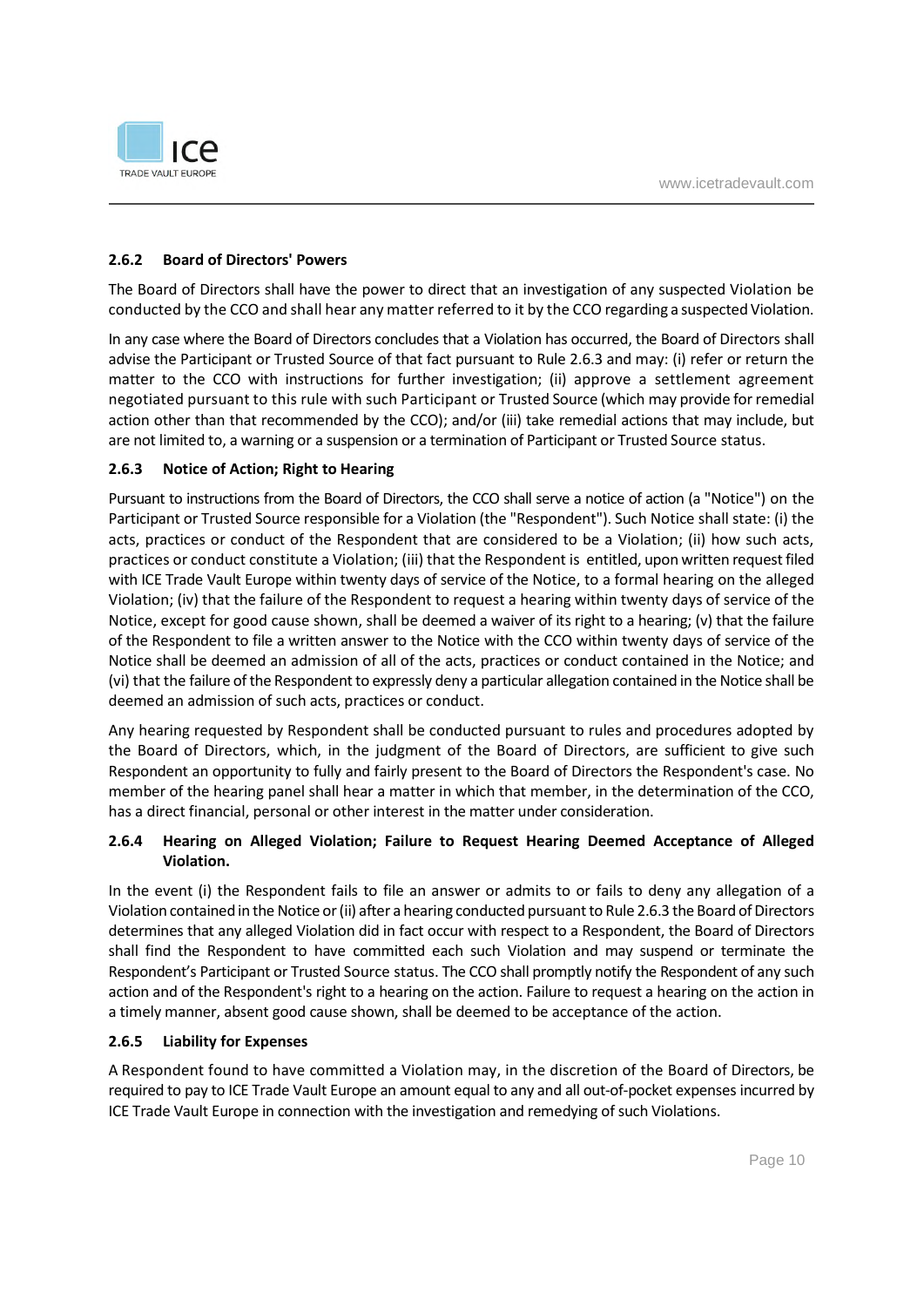

#### **2.6.6 Effective Date of Remedial Actions**

If a Respondent enters into a settlement agreement, the terms of which have been approved by the Board of Directors, any remedial actions included as a part of such settlement agreement shall become final and effective on the date that the Board of Directors approves or enters into such settlement agreement.

Any decision by the Board of Directors shall be the final decision of ICE Trade Vault Europe and shall become effective fifteen days, or such longer time as the Board of Directors may specify, after a copy of the written decision of the Board of Directors has been served on the Respondent; *provided*, *however*, that in any case where the user has consented to the action taken and to the timing of its effectiveness, the Board of Directors may cause the decision involving any action to become effective prior to the end of the fifteen day period.

## *2.7 Conflicts of Interest*

Conflicts of interest, or potential conflicts of interest, can arise in many ways including but not limited to (i) conflicts between business considerations and compliance requirements or Applicable Law; (ii) conflicts between management, employees and/or members of the Board of Directors or any close links of such persons or between such persons and ICE Trade Vault Europe or any entity in its corporate group; (d) conflicts between ICE Trade Vault Europe and other entities in its corporate group.

As part of its Internal Policies and Procedures, ICE Trade Vault Europe has a conflicts of interest policy concerning the identification, management and disclosure of conflicts of interest, or potential conflicts of interest, as the case may be. ICE Trade Vault Europe also maintains an ongoing inventory of existing conflicts of interest and manages these on an ongoing basis. In addition to the Internal Policies and Procedures, this paragraph 2.7 shall apply to the Board of Directors, or any committee thereof, and any member of senior management of ICE Trade Vault Europe.

#### **2.7.1 Definitions**

For purposes of this Rule 2.7 the following definitions shall apply:

The term "Family Relationship" shall mean the person's spouse, former spouse, parent, stepparent, child, stepchild, sibling, stepbrother, stepsister, grandparent, grandchild, uncle, aunt, nephew, niece or in-law.

The term "Named Party in Interest" shall mean a person or entity that is identified by name as a subject of any matter being considered by the Board of Directors or a committee thereof.

#### **2.7.2 Prohibition**

No member of the Board of Directors or of any committee thereof which has authority to take action for and in the name of ICE Trade Vault Europe shall knowingly participate in such body's deliberations or voting in any matter involving a Named Party in Interest where such member (i) is a Named Party in Interest, (ii) is an employer, employee, or guarantor of a Named Party in Interest or an affiliate thereof, (iii) has a Family Relationship with a Named Party in Interest or (iv) has any other significant, ongoing business relationship with a Named Party in Interest or an affiliate thereof.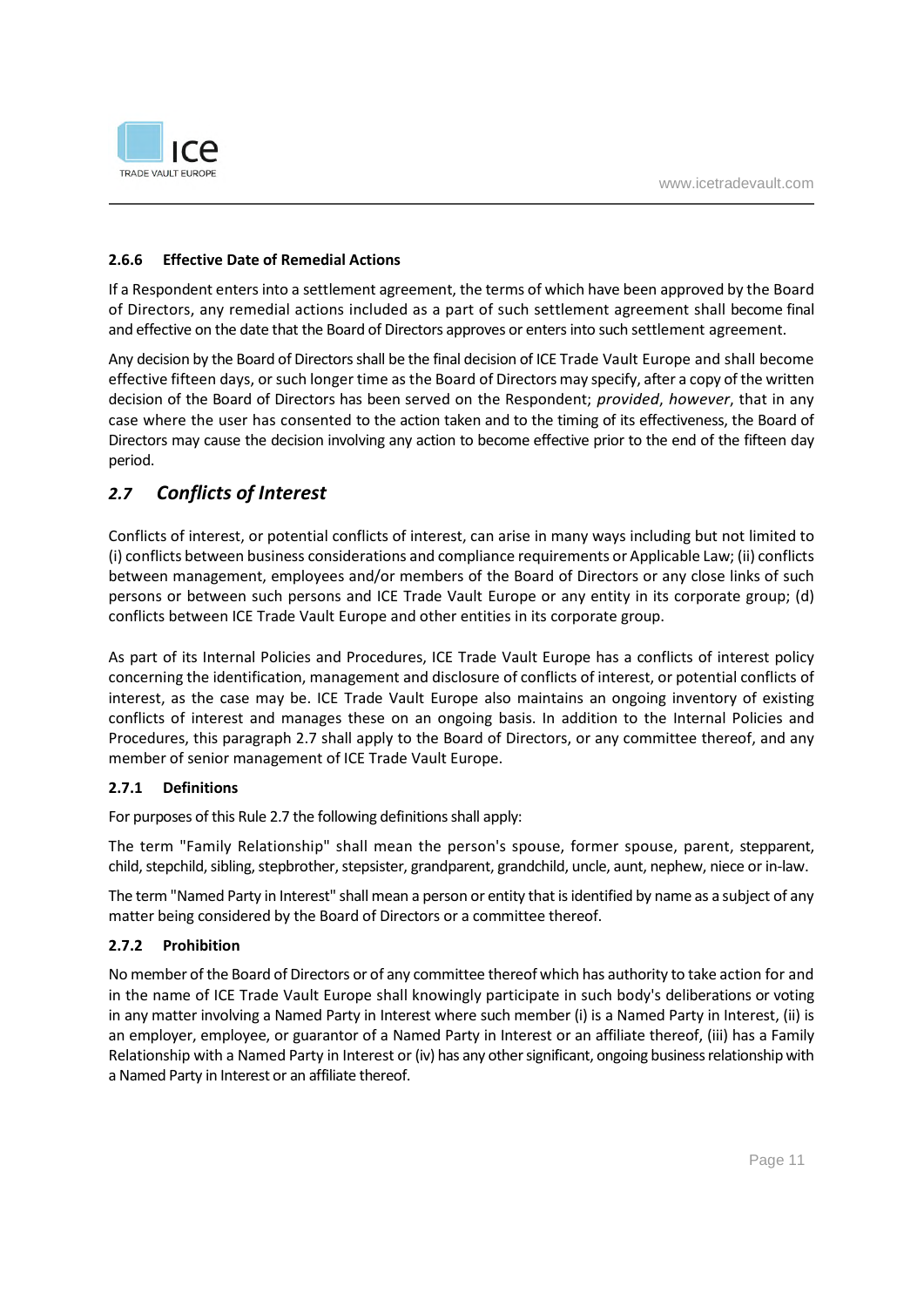

#### **2.7.3 Disclosure**

Prior to consideration of any matter involving a Named Party in Interest, each member of the deliberating body shall disclose to the CCO, or his designee, whether such member has one (1) of the relationships listed in Rule 2.7.2 with a Named Party in Interest.

#### **2.7.4 Procedure and Determination**

The CCO shall determine whether any member of the deliberating body is subject to a prohibition under Rule 2.7.2. Such determination shall be based upon a review of the following information: (i) information provided by the member pursuant to Rule 2.7.3, and (ii) any other source of information that is maintained by or reasonably available to ICE Trade Vault Europe.

## 3 **Access, Connectivity and Safe Guarding of Data**

#### *3.1 [Reserved]*

#### **3.1.1 ICE RRM Service Participant and Trusted Source Access**

Access to the ICE RRM Service is provided to parties that have a duly executed agreement in effect with ICE Trade Vault Europe.

When enrolling with ICE Trade Vault Europe, Participants and Trusted Sources must designate a master user ("Administrator"). The Administrator will create, permission and maintain all user IDs for their firm with regard to accessing the user interface ("UI"). Application Program Interface ("API") user IDs may be requested from ICE Trade Vault at tradevaultsupport@theice.com. Production user IDs for the APIs will be provided once the Participant has completed the applicable conformance testing plan within an ICE Trade Vault test environment.

Participants and Trusted Sources shall only have access to their own data.

Participants and Trusted Sources shall be entitled to access and correct in a timely manner any information on a contract to which they are a party.

#### **3.1.2 [***Reserved***]**

#### **3.1.3 Reporting to ACER**

ICE RRM will report Wholesale Energy Market Data to ACER in a standard form defined by ACER. The reported information must contain the information indicated in the Implementing Acts. ICE RRM has a mechanism in place to ensure that ACER's receipts detailing out what data was reported and on the outcome of the reporting are properly processed. ICE RRM also has proper procedures for rectification and resubmission of invalid reports are in place. In the event ACER identifies information reported by a Participant or Trusted Source as invalid, such Participant or Trusted Source will be informed of the invalid information and how they should correct it. Once corrected, the information should be resent to ICE RRM for resubmission to ACER.

#### **3.1.4 Third-Party Service Providers; Transparency About Access**

Each third-party service provider that provides a service of a particular nature (a "Relevant Service") in connection with ICE Trade Vault Europe will be subject to the same procedures governing access to information maintained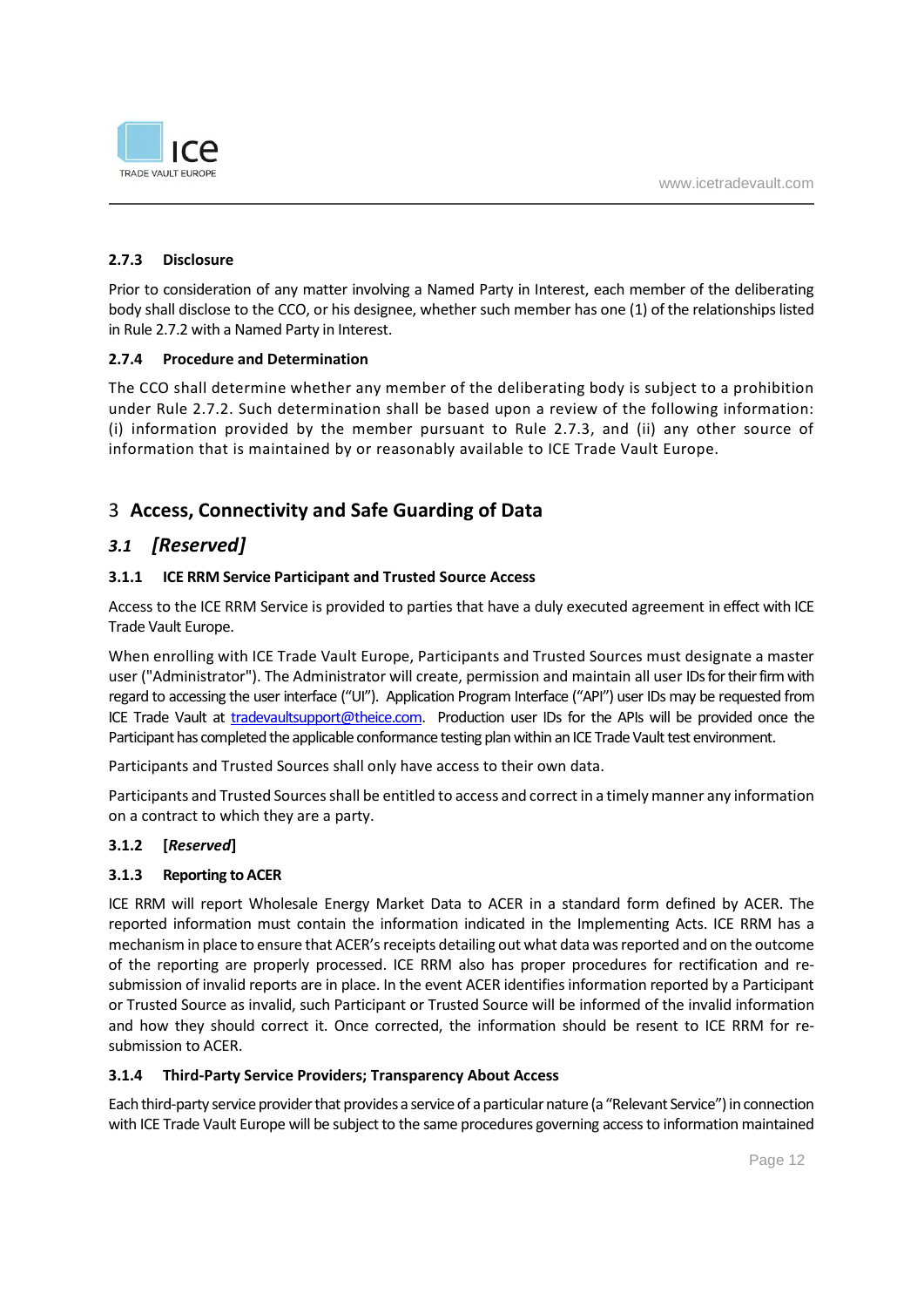

by ICE Trade Vault Europe as each other provider of the same Relevant Service. However, no third-party service provider will have access to any information maintained by ICE Trade Vault Europe unless and until the relevant counterparties have consented to such third-party service provider accessing the relevant data. The CCO will review and confirm that sufficient evidence of the relevant consents has been obtained.

As a condition to its access to information maintained by ICE Trade Vault Europe, each third-party service provider agrees that it will not, with respect to any such information, act or omit to act in any manner that would cause ICE Trade Vault Europe to be in breach of the confidentiality, integrity and data protection requirements that apply to trade repositories under Applicable Law. Each third-party service provider that provides a Relevant Service will, with respect to information maintained by ICE Trade Vault Europe, comply with the confidentiality terms prescribed by ICE Trade Vault Europe with respect to providers of that Relevant Service.

## *3.2 Revocation of Access*

Revocation or limitation of access shall only be permitted to the extent necessary to control risk to data stored by ICE Trade Vault Europe. Prior to implementing any limitation or revocation of a Participant's or Trusted Source's access to the ICE RRM Service or data maintained by ICE Trade Vault Europe, the CCO shall review the basis for the limitation or revocation for compliance with Applicable Law, the Internal Policies and Procedures and the rules of the ICE RRM Service, and provide advance notice to the Participant or Trusted Source of such limitation or revocation. If the CCO determines that a Participant or Trusted Source would be discriminated against unfairly if the proposed revocation or limitation were implemented, the CCO shall take such actions as are necessary to ensure that Participant's or Trusted Source's access to such service or data remains unaffected.

## *3.3 Reinstatement of Access; Revocation or Modification of Other Actions; Termination of Status*

A Participant or Trusted Source that has had access revoked or limited pursuant to Rule 3.2 may seek reinstatement, revocation or modification of such action by submitting an application to the Board of Directors in such form and accompanied by such information as ICE Trade Vault Europe may prescribe. Such application may be rejected or granted in whole or in part by the Board of Directors in its discretion. If a Participant or Trusted Source whose access has been so limited or revoked does not appeal within twenty (20) days after the commencement of such limitation or revocation, or if such Participant or Trusted Source shall have so applied and the Board of Directors shall have rejected the application, any decision to limit or revoke such access shall be upheld. The Board of Directors may terminate such Participant's or Trusted Source's user status after giving such user notice and an opportunity to be heard at a hearing before the Board of Directors. Any such hearing shall be conducted pursuant to the Internal Policies and Procedures and other rules and procedures adopted by the Board of Directors which, in the judgment of the Board of Directors, are sufficient to give such user an opportunity to fully and fairly present to the Board of Directors the user's reasons why the application should be granted.

## *3.4 Connectivity*

Participants, Trusted Sources and Regulators may access the ICE RRM Service through a web-based front-end that requires user systems to (a) satisfy ICE Trade Vault Europe minimum computing system and web browser requirements, (b) support HTTP 1. 1 and 128-bit or stronger SSL data encryption, and (c) support the most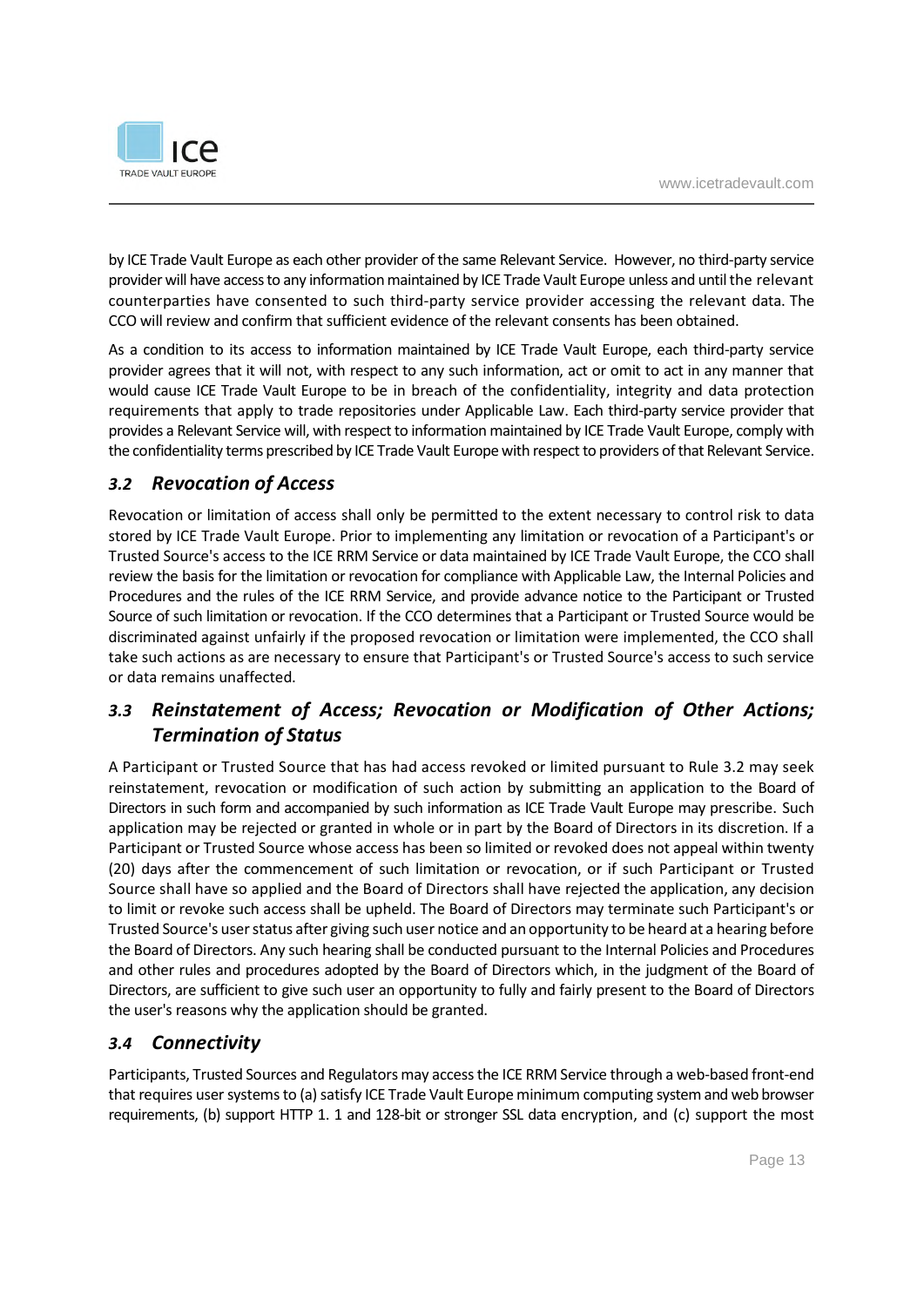

recent version of Adobe Flash Player. Trusted Sources may connect to the ICE RRM Service through direct electronic access via an API.

## 4 **Acceptance of Data and Reporting Procedures**

#### *4.1 Asset Classes*

The ICE RRM Service accepts all Wholesale Energy Market Data.

#### *4.2 Trade Data and Data Processing*

#### **4.2.1 General**

ICE RRM Participants and Trusted Sources reporting Wholesale Energy Market Data to the ICE RRM Service will be required to comply with Applicable Law.

#### **4.2.2 Participants and Trusted Sources**

Applicable Law requires that Participants and Trusted Sources report through a RRM prescribed details of any Wholesale Energy Contract concluded and any modification or termination of such contract.

A Trusted Source which is an Organised Market Place listed by ACER under Article 3(2) of the Implementing Acts agrees, in accordance with Article 6 thereof,

i) that ICE RRM shall be the reporting channel for Article 5 Information in respect of products executed or orders placed at such market place; and

ii) that the REMIT Supplement to the ICE Trade Vault Europe Participant Agreement or the ICE Europe RRM Agreement (as appropriate) constitutes the data reporting agreement which is offered by such market place to market participants.

The timing of reporting and the details to be reported are set out in Applicable Law, and will differ depending on whether a Wholesale Energy Contract is a standard contract or non-standard contract referred to in Article 7 of the Implementing Act.

ICE RRM recognises that Participants may need to update data submissions or correct data submissions that contain errors. ICE RRM data submissions may be corrected by Participants in a timely manner. Lifecycle Event Data (as described in Rule 4.2.3) will require reporting to ICE RRM within the time periods set out under Applicable Law. However, in all cases such corrections and Lifecycle Event Data submissions are required to conform to the applicable LEI, ACER Code, UPI and UTI requirements and any other requirements under Applicable Law. Disciplinary actions may be taken for ongoing and excessive corrections or where such corrections or Lifecycle Event Data submissions are not made in good faith by the relevant Participant.

#### **4.2.3 Wholesale Energy Market Data**

Participants and Trusted Sources must report details of Wholesale Energy Contracts and all Lifecycle Event Data for Wholesale Energy Contracts previously reported to the ICE RRM Service as prescribed by Applicable Law. "Lifecycle Event Data" is the set of data generated in connection with lifecycle events that occur prior to, and including, a Wholesale Energy Contract's termination date as required by Applicable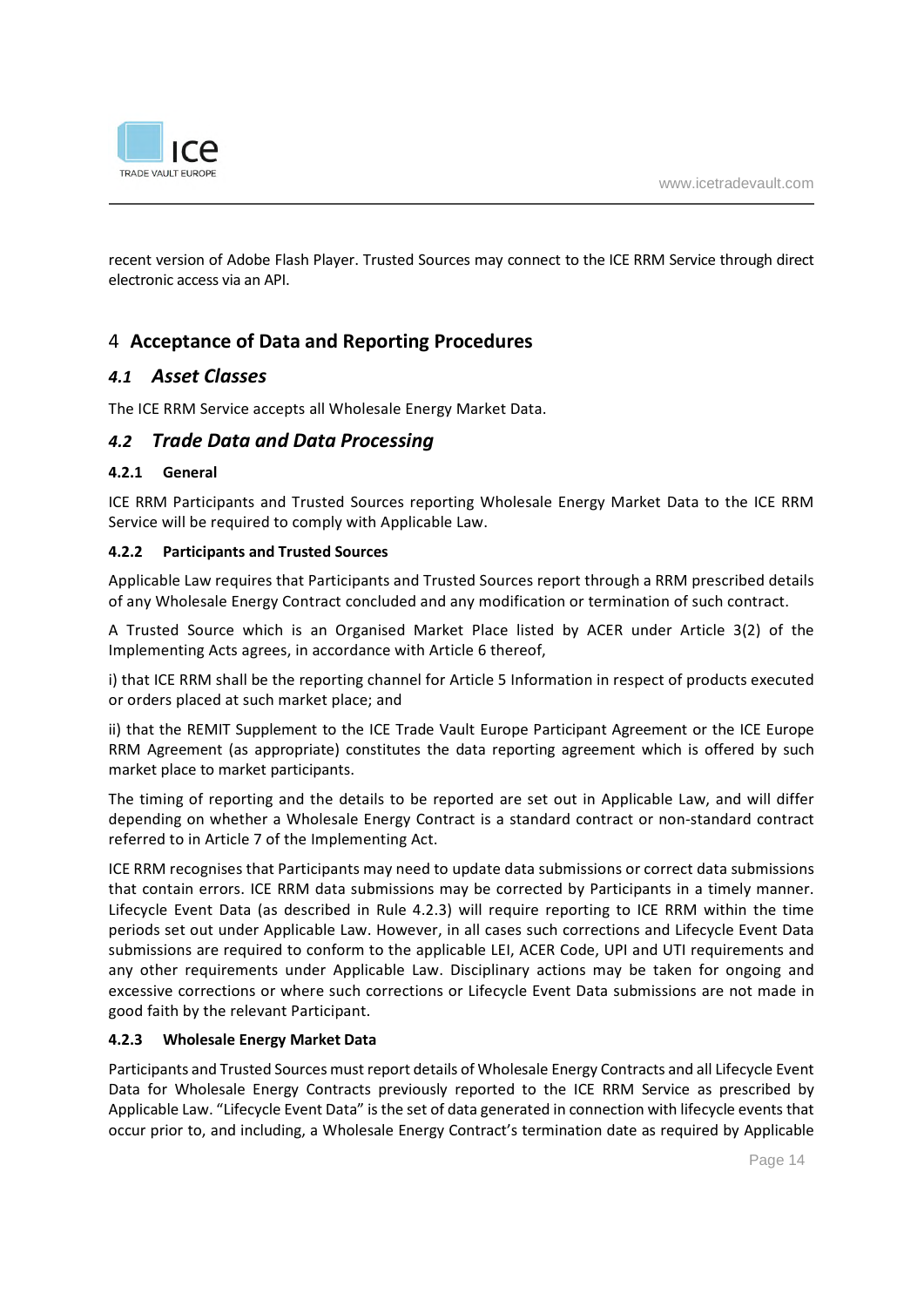

Law. The term "lifecycle events" includes, but is not limited to, trade cancellations, modifications, and terminations.

#### **4.2.4 [Reserved]**

#### **4.2.5 ICE RRM Non-Standard Contract Data**

ICE RRM supports the submission of non-standard contract data, as defined in the Implementing Acts, for Wholesale Energy Contracts. Participants and Trusted Sources may submit non¬standard contract data for Wholesale Energy Contracts in the form prescribed by ACER.

ICE RRM's supports the reporting of bespoke products in line with ACER's guidance on the reporting of spreads.

## *4.3 Data Translation and Default Data*

Proprietary trade data values submitted by Participants and Trusted Sources must be converted to ICE RRM Service standard data value(s) in order to process trade records in a standardised format. Participants and Trusted Sources may utilise the web-based front-end to map proprietary data values to a standard set of ICE RRM Service data values. Once defined, a Participant's, Appointed Reporting Entity's or Trusted Source's data map is applied to each trade record subsequently received and processed by the ICE RRM Service.

Participants and Trusted Sources may also utilise the default data value facility provided with the ICE RRM Service for certain product default fields. This facility allows Participants and Trusted Sources to utilise, within the ICE RRM Service, a default standard data value by product. Prior to processing the trade, all required fields of a trade record must contain a standard data value for that product type. In the event that the Participant or Trusted Source submits no data value for a required field for a trade record, the ICE RRM Service uses the agreed default data value for that field.

#### *4.4 Trade Status*

Trade Status identifies the current reported state of a trade submitted to ICE RRM:

- REPORTED ORDER: an order which has passed validation and has been reported to ACER.
- REPORTED TRADE: a trade which has passed validation and has been reported to ACER.
- CANCELED ORDER: an order which has passed validation and has been reported to ACER, then was subsequently cancelled.
- CANCELED TRADE: a trade which has passed validation and has been reported to ACER, then was subsequently cancelled.
- ERRORED ORDER: an order which failed validation in either ICE Trade Vault's RRM Service or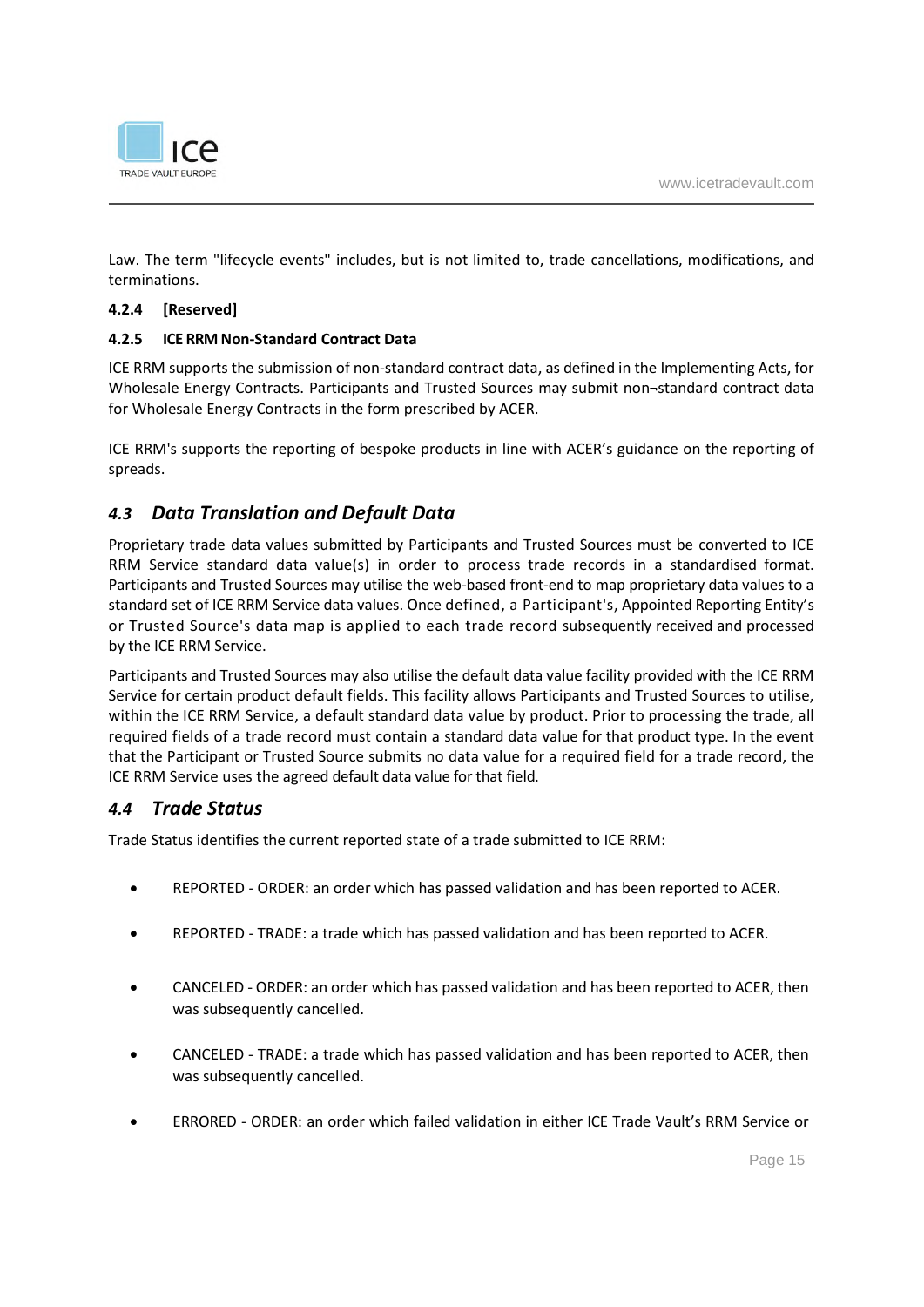

ACER and has not been reported to ACER in a valid state.

 ERRORED - TRADE: a trade which failed validation in either ICE Trade Vault's RRM Service or ACER and has not been reported to ACER in a valid state.

## *4.5 No Invalidation or Modification of Valid Derivative Contract Data*

Lifecycle Event status identifies an action taken with respect to a Wholesale Energy Contract submitted to ICE RRM Service:

- NEW: the submission of a contract or an order to trade (trade or order report) for the first time.
- MODIFY: the modification of details of a previous trade or order report.
- ERROR: the cancellation of a wrongly submitted trade or order report.
- CANCEL: the termination of an existing contract or order to trade.

#### *4.6 Correction of Errors in Trade Records*

Participants and Trusted Sources are responsible for the timely resolution of transaction record errors. ICE Trade Vault Europe provides Participants and Appointed Reporting Entities electronic methods to correct transaction record errors and to extract data for trade data reconciliation.

## *4.7 Duty to Collect and Maintain Derivative Contract Data*

Consistent with the requirements of Applicable Law, ICE Trade Vault Europe has the capacity to collect and maintain all derivative contract data recorded as part of the ICE RRM Service in accordance with Applicable Law. In this regard the ICE RRM Service performs both (i) standard derivative contract data collection and maintenance and (ii) specific tasks based on ad hoc requests of Regulators in a manner consistent with Applicable Law.

### 5 **Unique Identifiers**

#### *5.1 Unique Trade Identifiers (UTIs)*

Applicable Law states that counterparties to a derivative contract are responsible for generating UTIs for that transaction.

The Participant, Appointed Reporting Entity or Trusted Source reporting derivative contract data to the ICE RRM Service must provide the relevant UTIs with their transaction data submissions.

#### *5.2 Legal Entity Identifiers (LEIs)*

ICE Trade Vault Europe has the ability to map entities to their LEIs. This allows Participants to submit the entity name as stored in their system and map to the correct LEI.

#### *5.3 Unique Product Identifiers (UPIs)*

Applicable Law requires UPIs to be created and processed in a centralised registry. ICE Trade Vault Europe shall, where necessary, issue UPIs (at no cost to Participants), maintain reference data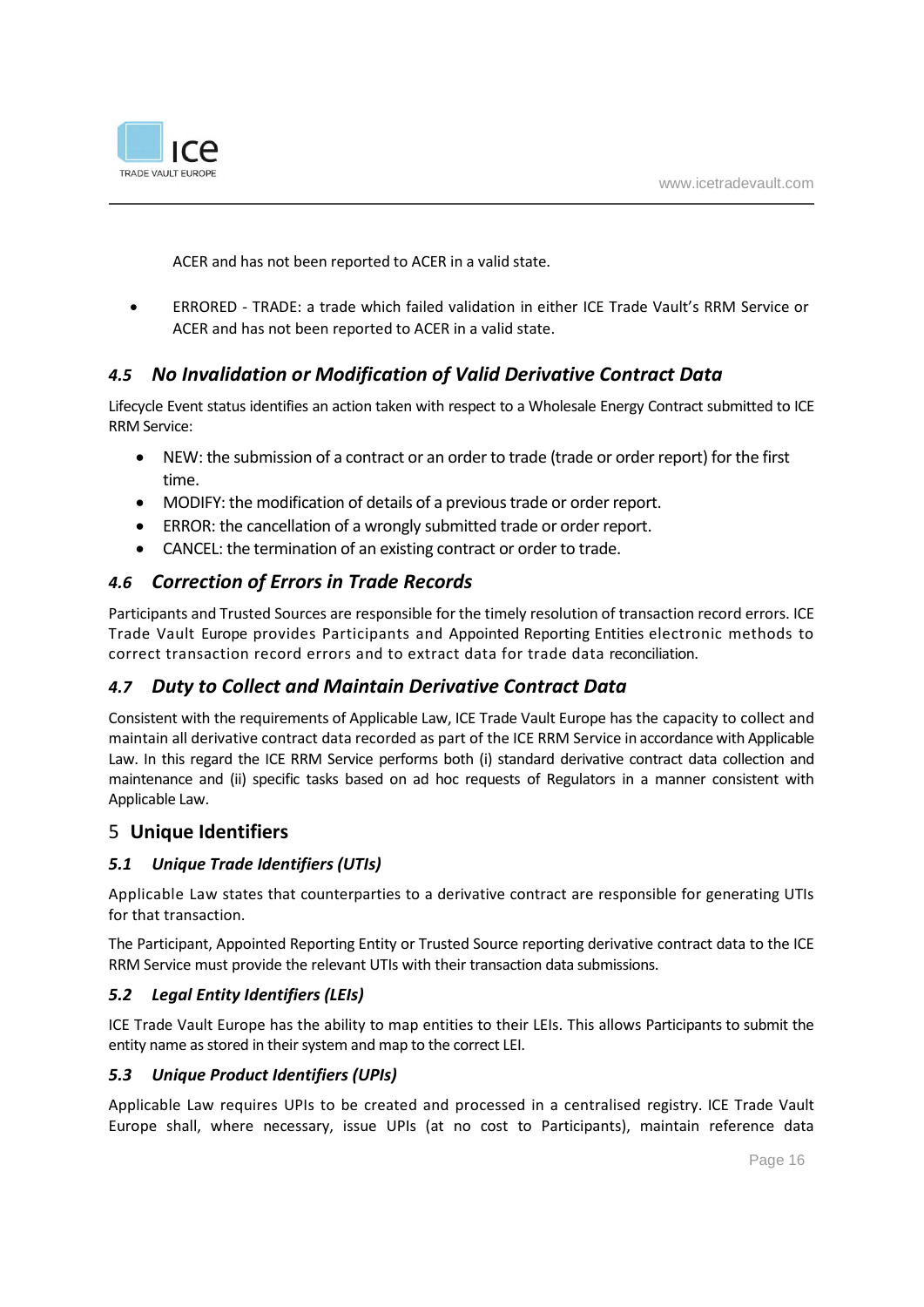

representation of each product, including schema definitions, and disseminate the representation to Participants. If the industry creates and adopts a UPI taxonomy and registry, or to the extent there is an applicable existing UPI, ICE Trade Vault will comply with published standards at that time.

#### **5.3.1 Creating New UPIs**

Entities requesting new products must provide the new product specifications to ICE Trade Vault Europe in order to receive a new UPI code and product schema.

#### 6 **Data Retention; Business Continuity**

#### *6.1 Data Retention, Access and Recordkeeping*

In accordance with Internal Policies and Procedures, ICE RRM Service data is saved to a redundant, local database and a remote disaster recovery database in near real-time. The ICE RRM Service database is backed-up to tape daily with tapes moved offsite weekly.

With the exception of cleared futures trades reported by any entity of the ICE Group,<sup>1</sup> Participants' individual trade data records remain available to Participants and Trusted Sources at no charge for online access through the ICE RRM Service from the date of submission until five years after the end date of the trade (last day of delivery or settlement as defined for each product). During this time period, ICE RRM Service data will be available to Regulators at no cost via real-time electronic access. After the initial five-year period, Participants' trade data will be stored off-line and remain available to Participants, upon a three-day advance request to ICE Trade Vault Europe, at no cost until ten years following the termination of the relevant derivative contract. Participant will retain unimpaired access to its online and archived trade data even in the event of Participant's discontinued use of the ICE RRM Service.

I ICE Trade Vault Europe shall co-operate with Regulators in accordance with Applicable Law, including, where required by and in accordance with Applicable Law, taking such action as may be necessary to enable such Regulator to carry out investigations.

Nothing in this Rule 6.1 will require a Participant to pay fees associated with ICE Trade Vault Europe's standard regulatory reporting and access obligations. However, if a Participant or its Regulator requests or requires archived trade data from ICE Trade Vault Europe to be delivered other than via the web-based front-end or the API or in a non-standard format, ICE Trade Vault Europe reserves the right to require Participant to reimburse ICE Trade Vault Europe for its reasonable expenses in producing data in response to such request or requirement as such expenses are incurred. Similarly ICE Trade Vault Europe may require a Participant to pay all reasonable expenses associated with producing records relating to its transactions pursuant to a court order or other legal process, as those expenses are incurred by ICE Trade Vault Europe, whether such production is required at the instance of such Participant or at the instance of another party in relation to a Participant's data.

ICE Trade Vault Europe may retain copies of communications between officers, employees or agents of ICE Trade Vault Europe, on one hand, and Participants and Trusted Sources (including related parties), on the

<sup>&</sup>lt;sup>1</sup> ICE Trade Vault Europe archives all cleared and cancelled futures trades reported by ICE exchanges and clearinghouses that are older than 45 days. A Participant or Trusted Source may request to retrieve these archived trades as needed by contacting TradeVaultSupport@theice.com.